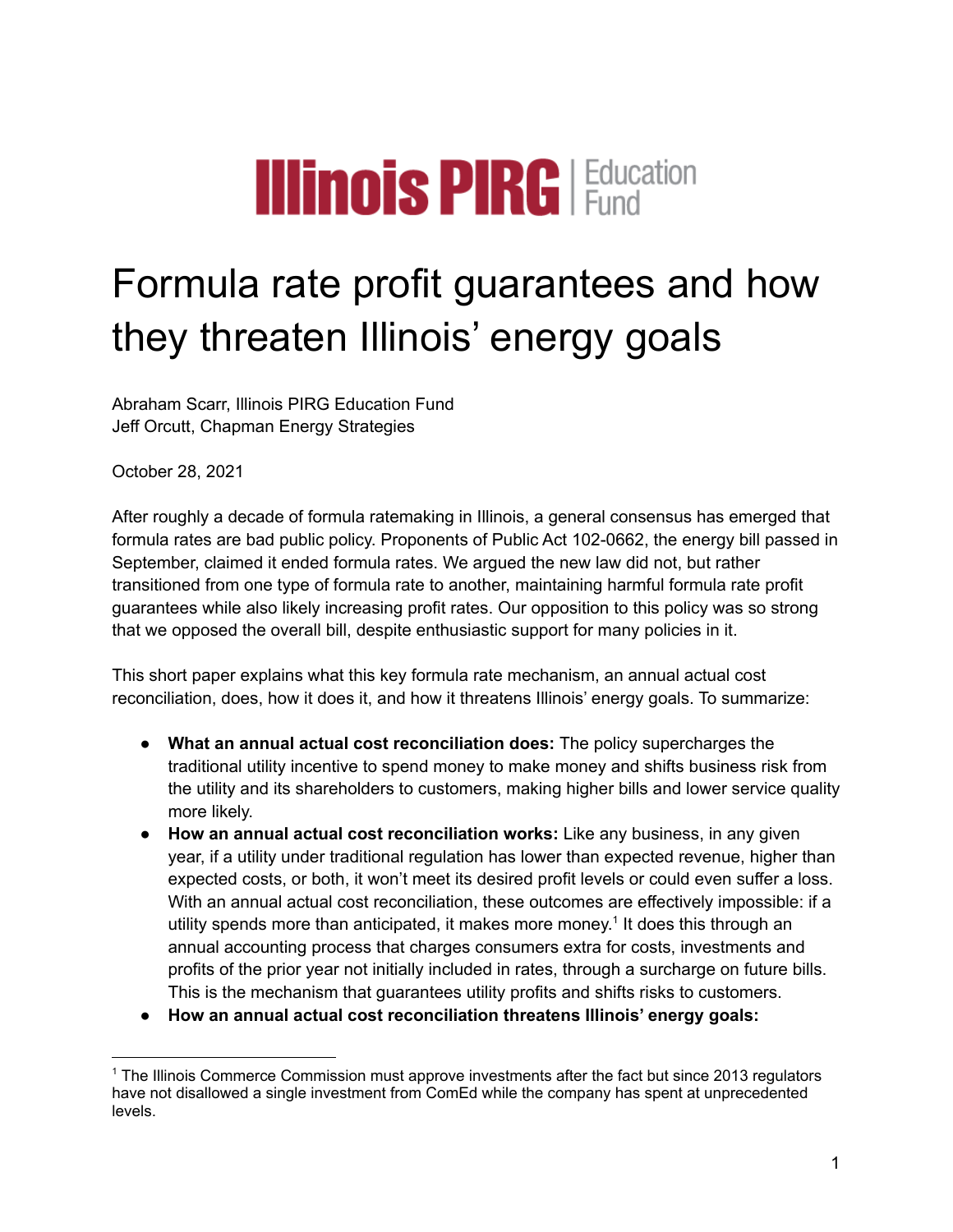- The law's performance incentives are overwhelmed by its profit quarantee incentives. While the new law includes new and potentially higher performance incentives intended to align utility incentives with public interest outcomes, those incentives will be overwhelmed by the guaranteed profit incentive provided by the annual cost reconciliation. In a time of significant anticipated changes to and investments in the electrical grid, an annual actual cost reconciliation weakens and counteracts performance and efficiency incentives and other regulatory tools intended to achieve the best outcomes for the public at the lowest cost.
- Guaranteed profit increases will crowd out other, more valuable programs. By supercharging the incentive to spend money to make money, utilities will be more likely to "gold-plate." This is harmful in itself but also threatens other priorities: as customers continue to pay more and more for utility profits this can mean less resources for other programs. We estimate ComEd profits will account for roughly one third of the distribution rates customers will pay in 2024 and that the share will continue to increase. As bills rise in the coming years, the political pressure to lower or slow the increase in utility bills will, for legal and political reasons, more likely constrain valuable programs, like in renewable energy, energy efficiency, and building and transportation electrification, which are included in utility bills, than cut unnecessary utility profits.

The power industry is transforming rapidly, incredibly rapidly on the utility timescale. These changes are critical to avoid the worst impacts of climate change. With significant, rapid change comes heightened uncertainty and risk.

Illinois has experience with the inherent risks in the utility enterprise: high cost and poor service quality. One prominent example stems from ComEd's problematic nuclear power plant construction.

- High cost: In the 1980s, ComEd's ill-considered and mismanaged construction of six nuclear power plants, beset by cost overruns and delays, led to Illinois consumers paying some of the highest utility bills in the country.
- Poor service quality: In an attempt to keep costs down, ComEd then cut corners in maintaining its electricity distribution system, leading to decades of reliability problems.

Another example is the current Peoples Gas pipe replacement project, which is driving bills to unaffordable levels for a significant portion of Chicago gas customers while failing to achieve its purported public safety purpose. 2

Even if significant investment in the distribution grid is necessary, ComEd's nuclear power plant construction, the Peoples Gas pipe replacement program, and ComEd's aggressive spending under formula rates present vivid examples of how utility investments can lead to record profits and high bills but not valuable service for customers.

<sup>&</sup>lt;sup>2</sup> See our in depth report, **[Tragedy](https://illinoispirg.org/feature/ilp/tragedy-errors) of Errors**, at https://illinoispirg.org/feature/ilp/tragedy-errors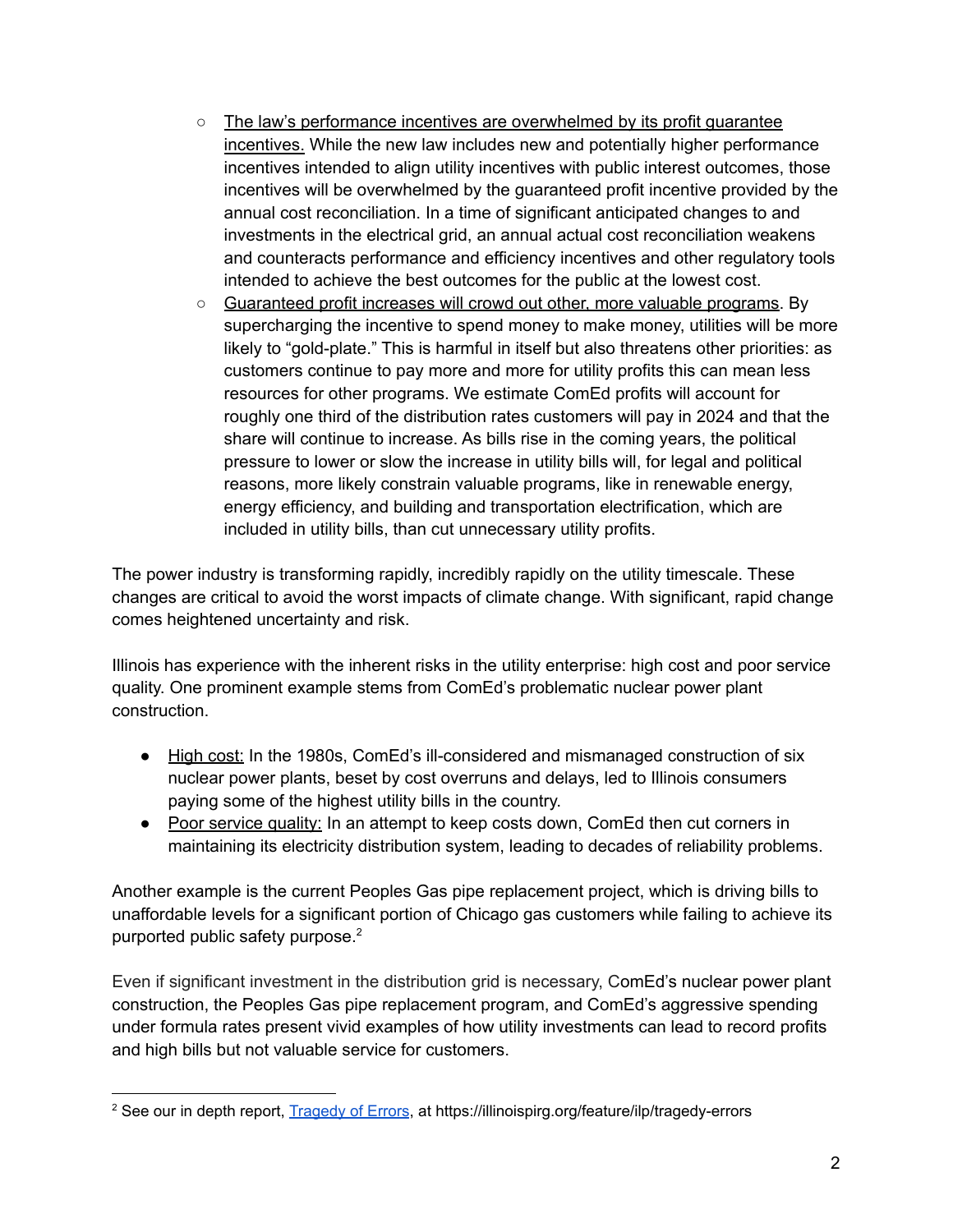No outcome is certain, but the inclusion of guaranteed profits through an annual actual cost reconciliation in Public Act 102-0662 makes it less likely that Illinois will achieve its energy goals, or do so at the lowest cost.

## What an annual actual cost reconciliation does

Utility regulation aims to, among other things, mitigate and fairly balance risk between customers and shareholders in order to better achieve universal, affordable, reliable, environmentally sustainable service. One of the primary ways it does so is by managing how a utility earns its revenues and profits through the setting of rates the utility may charge its captive customers.

Under traditional "cost of service" rate setting, $3$  a utility is allowed to recover all reasonable operating expenses as well as, over time, all prudently incurred capital investments along with a return, or profit, based on the remaining value of those investments. The amount a utility aims to recover through ratepayers' bills is known as the "revenue requirement."

The company makes a profit on the value of the assets it uses to provide service, or its "rate base." Therefore, the company makes more profits as it invests faster than its overall rate of depreciation. This incentive structure attempts to align the private profit motive of utility managers and shareholders with the public interest of a healthy grid that can provide safe, reliable service. One of the risks of an incentive structure wherein the utility spends money to make money is that it incentivizes utility managers to over-invest in, or "gold-plate," the system. Because utilities' revenues are collected through customer rates, overinvestment leads directly to customers overpaying.

The traditional regulatory toolbox includes numerous mechanism to limit gold-plating and balance risk:

- utilities can only recover costs for investments that are providing service the utility is on the hook for failed investments;
- regulators only approve recovery of investments if they deem them "reasonable" or "prudent," that is, after an investment is made the utility might not be able to charge customers for it;
- setting a revenue requirement at a representative level without a reconciliation creates an opportunity for, but not guarantee of, profit; and
- because rates are only reset periodically and time passes before a utility can begin recovering for a new investment, it will not profit off the full, original amount of each investment.

<sup>&</sup>lt;sup>3</sup> For an extended discussion of the incentive structure of traditional ratemaking, see our December 2020 report on the 2011 Energy Infrastructure Modernization Act, [Guaranteed](https://illinoispirg.org/reports/ilp/guaranteed-profits-broken-promises) Profits, Broken Promises.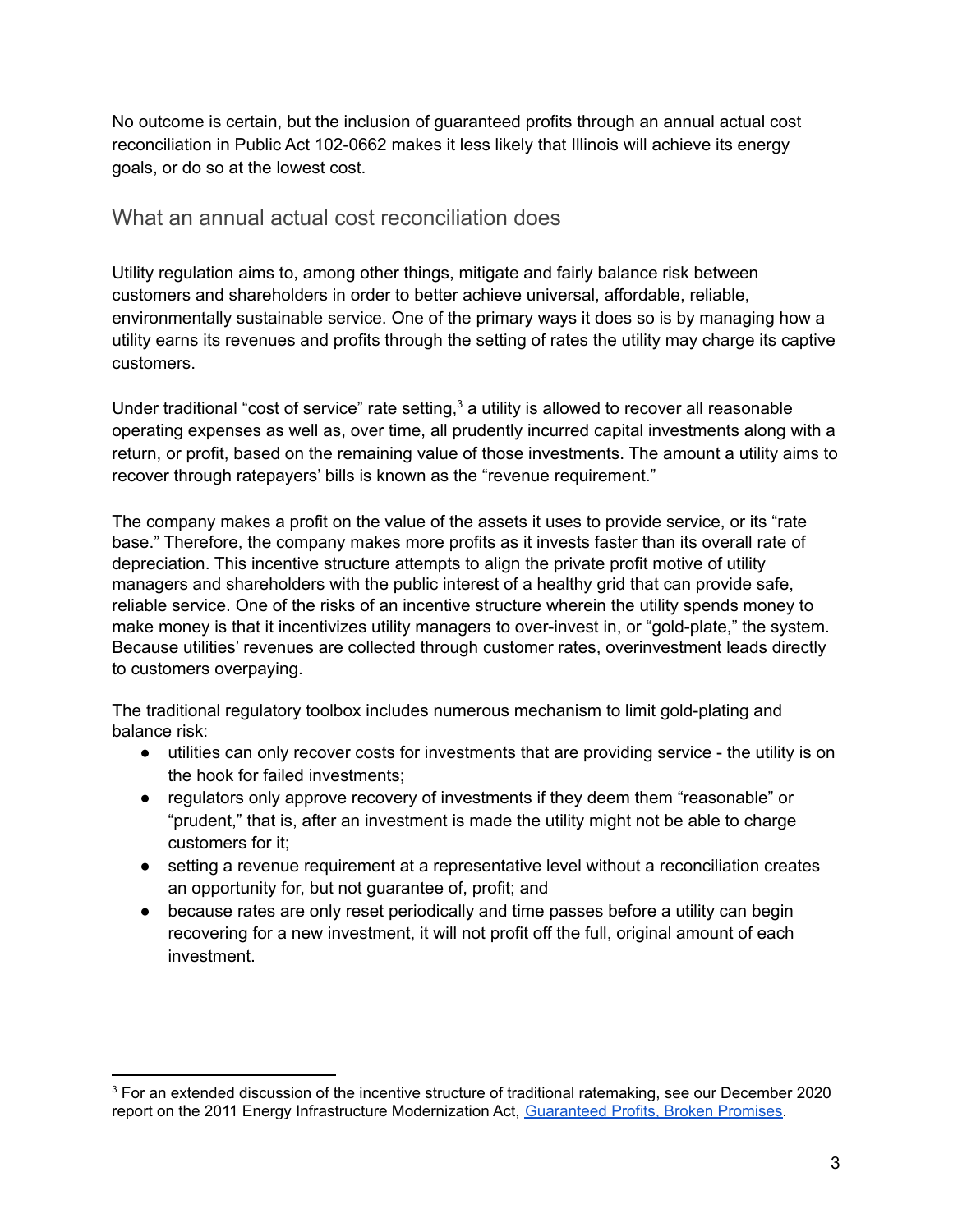For the purposes of this discussion, the last two are the primary mechanisms upended by formula rate profit guarantees. 4

The third mechanism seeks to reward utilities for operating efficiently and controlling costs, and to punish them for not doing so. Static authorized rates, which may last for years, are set using the estimates of the revenue the company needs to collect combined with the weather and usage forecasts for a normal year. Actual customer usage will vary year to year — the company makes more in a hot summer and less in a cool one, for example. These effects should balance out in the long run, but in this system, the company is not guaranteed that all of the expected revenue will arrive in any given year. This provides utility managers the incentive to remain efficient and keeps costs in line since revenue is uncertain. This static revenue goal also creates headroom for the company to earn additional profits from higher than expected efficiencies or increased sales.

The fourth mechanism effectively guarantees that the utility will not profit off of every dollar it invests, as some depreciation will occur before the investment is approved by regulators and factored into rate base.

The overall effect of this incentive structure, balancing the incentives to invest with the incentives to do so in a prudent manner, is to create a reasonable budget for utility managers to operate within. The annual actual cost reconciliations blows this budget — and balance of incentives — up.

Annual cost reconciliations, in practice, move the operational and capital spending risks from the company's shareholders to its customers. In doing so, it supercharges the utility incentive to spend money to make money. This harm is inherent in its design which guarantees profits and encourages large utility capital programs. This is why ComEd sold the 2011 law as necessary to provide "certainty" to facilitate increased spending on reliability improvements and smart grid technology.

# How an annual actual cost reconciliation works

Revenue uncertainty is a reality for most businesses, and is especially problematic when large upfront investments are necessary to provide service. While utilities' rates are regulated, their revenue is traditionally uncertain because a portion of their rates are collected through

<sup>&</sup>lt;sup>4</sup> As we describe in our report, formula rates as constructed in the 2011 EIMA, while not changing the legal standards, also limit the second tool in practice. The new law is better in this regard, but still places some limitations on application of the legal standards, and, because of the cost reconciliation, is still properly understood as a formula rate. It's difficult to overstate the difference between the traditional model, which determines a "test year" that sets representative levels of costs to operate the business, compared to an annual process that seeks to determine and approve all actual costs. The Commission is structured to do the former, and cannot reasonably perform the latter. In the former, the Commission sets a reasonable level of costs necessary to run that utility. In the latter, the Commission is expected to "ok" the costs of every investment and expense individually and in aggregate amount and if it disagrees it must have specific reasons for not allowing the utility to collect for costs the company has already spent.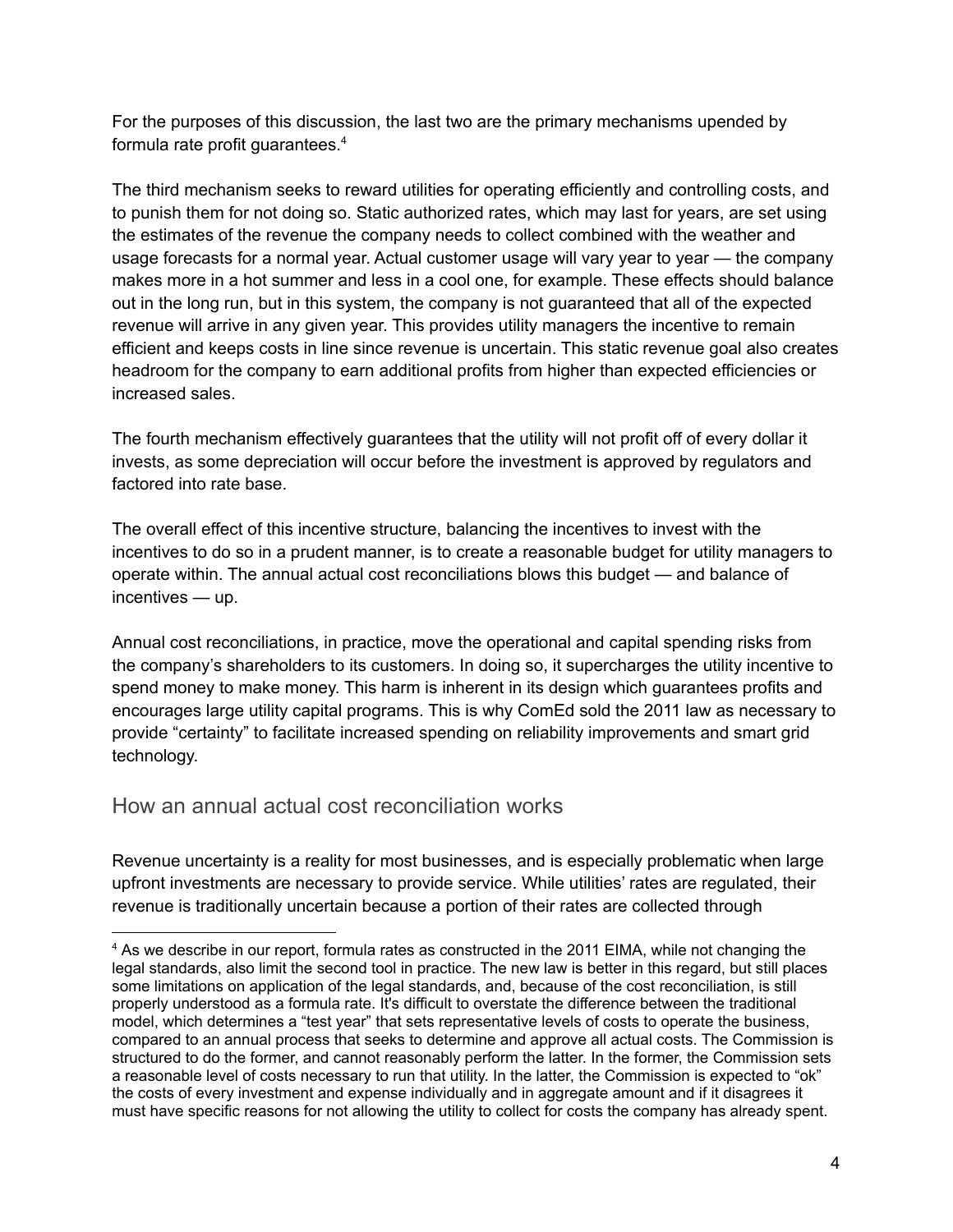volumetric (\$/kWh) charges on customer bills. Revenue may increase or decrease for a variety of reasons related to overall usage, because some bills may not be paid on time or at all, and because the number of customers can change during any year. There are different ways to reduce uncertainty in traditional utility rates, some of which are beneficial to customers and the utility alike.

### Revenue Guarantee

Many states, including Illinois, have opted to reduce utility revenue uncertainty through a policy mechanism known as decoupling or a volume balancing adjustment (VBA). This mechanism is solely concerned with a utility's revenue and not the cost to provide service. Therefore, the mechanism works to meet a pre-set level of revenue, but does not retroactively reset that level of revenue.

In addition to stabilizing revenue through, for example, removing weather effects, another primary objective of adopting a VBA is to reduce the utility's incentive to keep volume, i.e. power consumption, high. Reducing unnecessary energy consumption is critical for numerous cost, pollution, and climate reasons. Therefore, policy makers don't want utilities to have an incentive to resist conservation and energy efficiency, an incentive they have if their revenue and profits go up as consumption increases.

To illustrate how a VBA can work, let's say a utility's annual revenue requirement is \$100 million, but at the end of the year, the utility's actual revenue was \$95 million. With a VBA, the utility would add a surcharge to the following year's bills, to recoup the \$5 million difference (plus interest). Likewise if the utility overcollects, say its revenue was \$105 million, it would issue a \$5 million credit (plus interest) on future bills.

The accounting process to determine the difference between projected and actual revenue, and to determine the following year's surcharge or credit, is known as a reconciliation. Sometimes the VBA ensures revenue comes within a range of the revenue requirement, rather than ensuring an exact match. Often, the charge or credit comes with a carrying cost, or interest. Properly constructed, a VBA can be beneficial both to the utility and its customers.

### Profit Guarantee

Formula rates are crucially different from a VBA: VBA's guarantee revenues but not profits, because costs could still be higher or lower than expected. **Formula rates guarantee profits by performing not only a revenue reconciliation, but a cost reconciliation as well.**

Recall that the revenue requirement is built from projections of operating costs and investments, along with a profit margin applied to the remaining value of those investments. This sets a static target annual revenue based on representative costs before a year starts. While a VBA ensures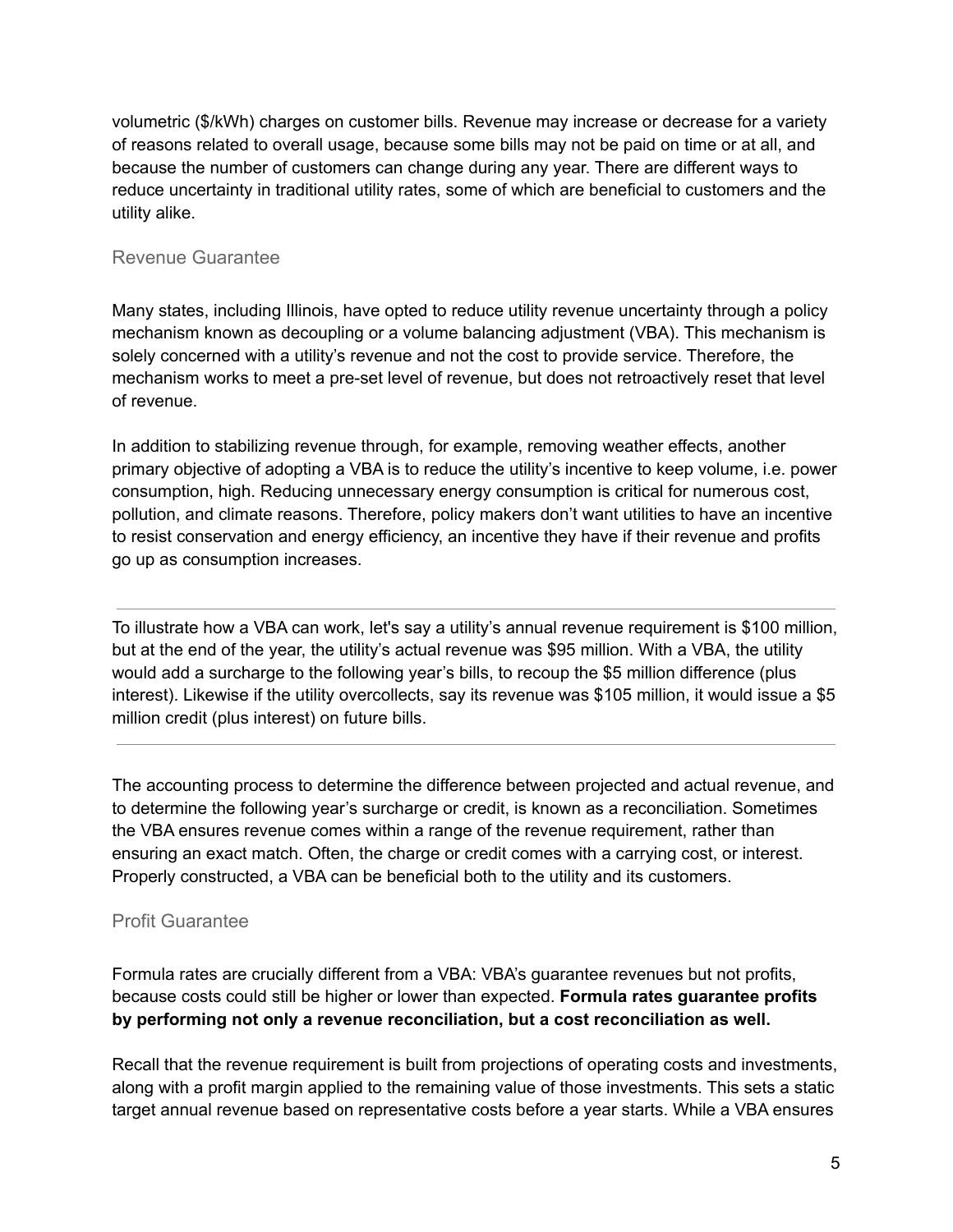that a utility earns that predetermined revenue requirement, or close to it, an annual cost reconciliation, *recalculates* the revenue requirement, by reconciling the difference between projected and actual costs, and adding a carrying cost, or interest. The difference between the actual revenue collected and the recalculated requirement, the reconciliation amount, is then added as a charge, or credit, on future bills.

Returning to the illustrative example above, if the original revenue requirement, based on projected costs, was \$100 million, but the new revenue requirement, based on actual costs, was \$105 million, the utility would be set to recover the additional \$5 million (plus interest) on future bills. If the utility's revenue from that year was \$95 million, it would stand to collect an additional \$10 million (plus interest) on future bills through the reconciliation.

With an annual cost reconciliation, if operating costs are up 10%, no problem, that extra 10% will be paid for by consumers later, with interest. When a normal business, or even a utility under traditional regulation, wastes money, it suffers lower profits or perhaps even losses. A utility with an actual cost reconciliation suffers no consequence and the public foots the bill. The risks associated with inefficient operation have been shifted from shareholders to ratepayers.

While the new law contains a cap on the amount of cost overages that can be reconciled, the cap is high and full of so many loopholes such that it fails to be a meaningful consumer protection, as we critique in detail in our June report, [Formula](https://illinoispirg.org/reports/ilp/formula-rates-are-dead-long-live-guaranteed-profits) rates are dead, long live [guaranteed](https://illinoispirg.org/reports/ilp/formula-rates-are-dead-long-live-guaranteed-profits) profits, and discuss further below.

Finally, by performing the cost reconciliation annually, the fourth mechanism articulated above, "regulatory lag," is all but eliminated, and utilities are ensured to collect and profit off the full value of all investments.

The implications of the profit guarantee are more troubling when it comes to utility capital spending, since that drives profits and incentives. Under traditional regulation, a utility's incentive to spend money to make money is balanced by the incentives described above: it may have to wait years to see its capital spending reflected in rate base, and as such will not profit off the full amount of the original investments; it may see some capital spending disallowed (rejected) by the regulators; and it has no guarantee that it will realize those larger potential profits if costs are higher, or revenue lower, than expected. 5

With formula rates, these guardrails are partially or completely removed, *supercharging* the utility incentive to spend money to make money.

<sup>5</sup> Further, under traditional ratemaking, regulators approve a representative level of costs, i.e., the types of costs and at roughly what level, for the company. Profits are set at a reasonable level based on a prudent level of spending. With an annual cost reconciliation, a regulator has to say why a specific investment shouldn't have been made in a specific year. This helps explain how ComEd has made over \$6 billion in investments under formula rates without a single dollar disallowed.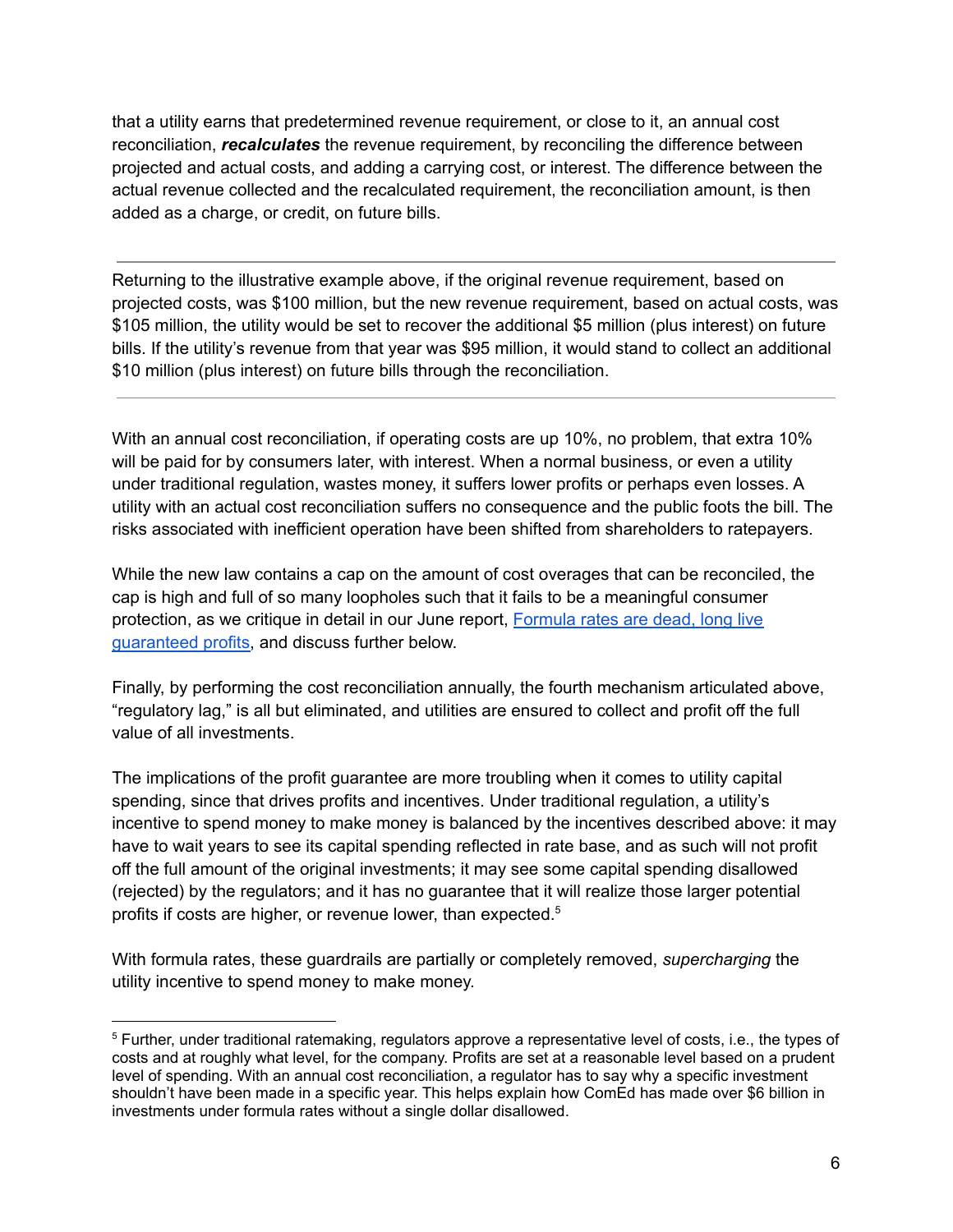This harm is not speculative. It is exactly what we have experienced with ComEd under formula rates. ComEd sold formula rates to the Illinois General Assembly as necessary to add \$2.6 billion to its rate base over 10 years compared to a baseline that would have added profits slowly over that time. The company did not only increase its investments by that amount; rather, it has added significantly more: when its 2021 formula rate update is approved, ComEd will have added \$6.8 billion, *more than doubling its rate base*, from \$6.2 billion in 2012 to \$13 billion in 2022. Exelon has told [investors](https://investors.exeloncorp.com/static-files/2dda3a5d-b5c9-40d6-829f-da5c2efd6cc9) it plans ComEd's rate base to reach \$16.6 billion by 2024 (including regulatory assets). 6 If ComEd achieves this rate base in 2024, it will have grown its investment base 13% annually on average between 2011 and 2024.

The ratemaking process in the new law is an improvement over the current formula rate in several ways, most notably through integrated grid planning, but also a grid audit, potentially improved performance metrics, and setting the company's revenue requirements through a multi-year planning process. These regulatory tools could mean that the company won't be able to grow its profits at such a blistering pace going forward. The annual reconciliation, the formula rate profit guarantee, however, critically counteracts and undermines these regulatory tools.

How an annual actual cost reconciliation threatens Illinois' energy goals

The law's performance incentives are overwhelmed by its profit guarantee

Proponents of the new law circulated legislative analysis claiming that the new law:

"**Ends the Formula Rate** so that utilities are no longer rewarded for spending more on infrastructure and instead are compensated for meeting metrics in the following categories: reliability, reducing peak demand, supplier diversity, affordability, integration of distributed energy resources, and customer service."

This statement is inaccurate in multiple ways. The inaccuracies highlight one of the critical problems with the new law's ratemaking structure: it gets utility incentives wrong when it is critical that we get them right.

First, the statement is inaccurate because the new law does not end the current formula rate. As we outline in our June [report,](https://illinoispirg.org/reports/ilp/formula-rates-are-dead-long-live-guaranteed-profits) the new law actually extends portions of the current formula rate by ensuring up to two additional annual actual cost reconciliations past the current law's sunset date. The new law does not otherwise change the sunset date for the current formula rate, which was already set for December 31, 2022. Thus, the only change the new law makes to the current formula rate is to incrementally extend the reconciliation profit guarantee until new rates are set.

<sup>6</sup> Exelon Corporation, Earnings Conference Call, Fourth Quarter 2020, February 24, 2021, slide 36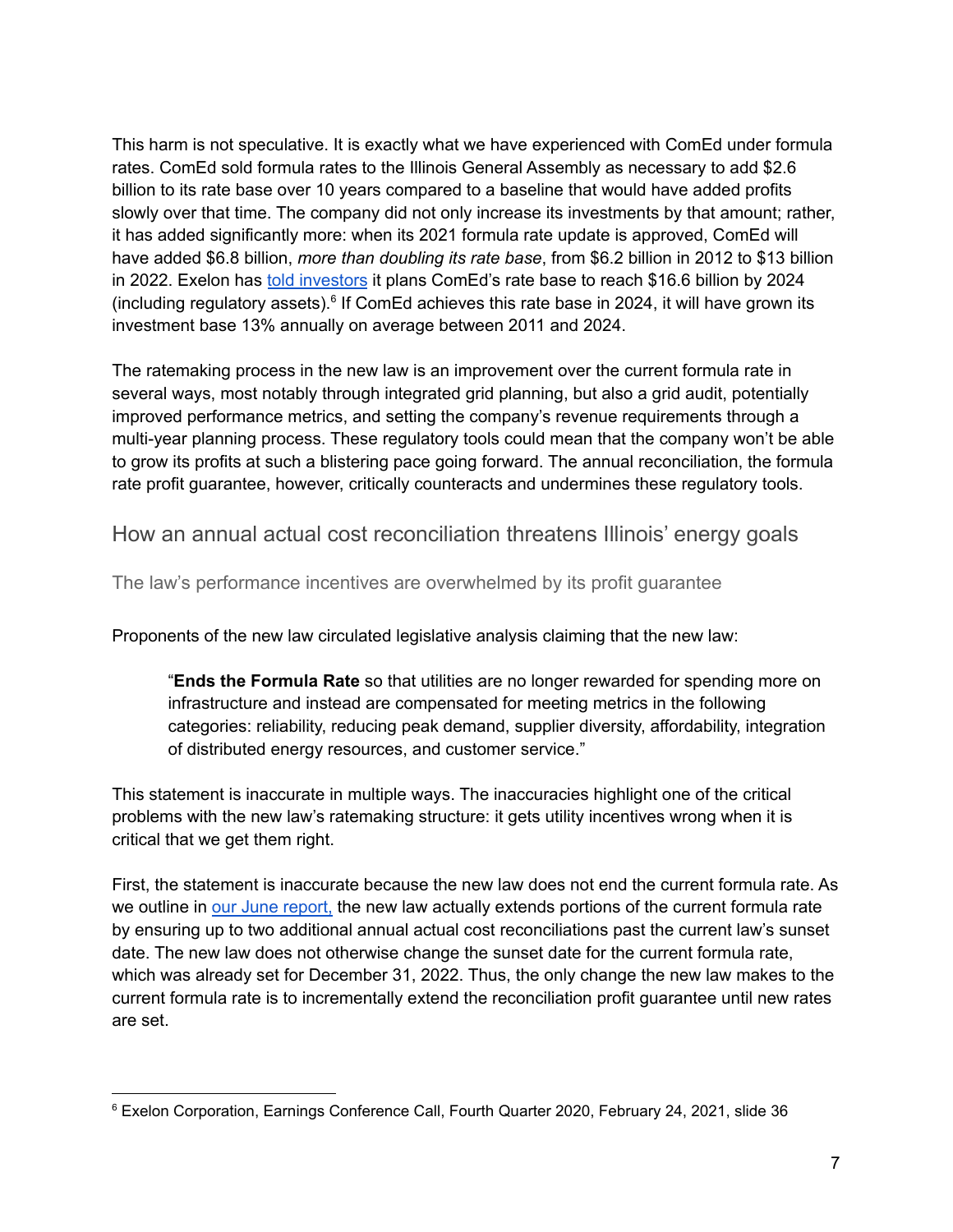Second, and more importantly, as we have outlined, the inclusion of an annual actual cost reconciliation means the new ratemaking structure is best understood as a formula rate, if a differently-constructed formula rate than the current one. This is not our conclusion alone. As an outside expert wrote in a slide [presentation](https://www.nasuca.org/wp-content/uploads/2021/03/Lowry-NASUCA-presentation-1.pptx) to a national association of utility consumer [advocates](https://www.nasuca.org/wp-content/uploads/2021/03/Lowry-NASUCA-presentation-1.pptx) this summer:

- MD and DC have recently approved "multiyear rate plans" that are really formula rates due to "reconciliation mechanisms"
- $\bullet$  IL is on the verge of doing the same thing.<sup>7</sup>

The third way the statement is inaccurate is in saying that utilities are "no longer rewarded for spending more on infrastructure." As the law plainly states,

The Commission's determination of the electric utility's actual revenue requirement for the applicable calendar year shall be based on: (A) the Commission-approved used and useful, prudent and reasonable actual costs for the applicable year, which shall be determined pursuant to the following criteria: (i) The overall level of actual costs incurred during the calendar year  $[...]$ .<sup>8</sup>

That is, under the new law, Illinois is still operating under a "cost of service" model wherein a utility's revenue is determined by its costs, such that it makes money by spending money. The utility's compensation is still almost entirely based on its spending. The new performance metrics will have only a modest effect on utility revenues.

Performance metrics themselves are not new to Illinois ratemaking; they are a feature of the current formula ratemaking structure. In fact, three of the six categories in the new law are already performance metrics for the utility in formula rates: reliability, customer service and supplier diversity.<sup>9</sup> The performance metrics in the new law, just like the performance metrics in the current formula rate, *adjust* utility compensation; they do not form the basis of its compensation.

Putting dollar amounts to these concepts helps demonstrate how traditional spending incentives will continue to outweigh performance incentives under the new law.

Under the new law, the performance metrics have the potential to incrementally increase or decrease the utility's ROE, or profit rate, by between 20 to 60 basis points, or 0.20 to 0.60

<sup>7</sup> Mark Newton Lowry, "The PBR Challenge for US Consumer Advocates," presented to the National Association of State Utility Consumer Advocates, June 15, 2021, slide 10.

 $8$  Public Act 102-0662, starting in 16-108.18(f)(6) and ending in subsection (A)(i), 850-851.

<sup>&</sup>lt;sup>9</sup> The current formula rate metrics do not potentially "compensate" the utility, only potentially penalize. While the new metrics do add an upside (potentially giving ComEd even more money) the downside impact between the two sets of metrics is actually very similar and it could be the case that the impact is smaller with the new metrics than the current ones. The total impact of the metrics in the new law starts at 40 basis points with an option for the regulators to increase or decrease it 20 basis points (discussed more below). The current penalties are capped at 38 basis points. See 16-108.5(f-5)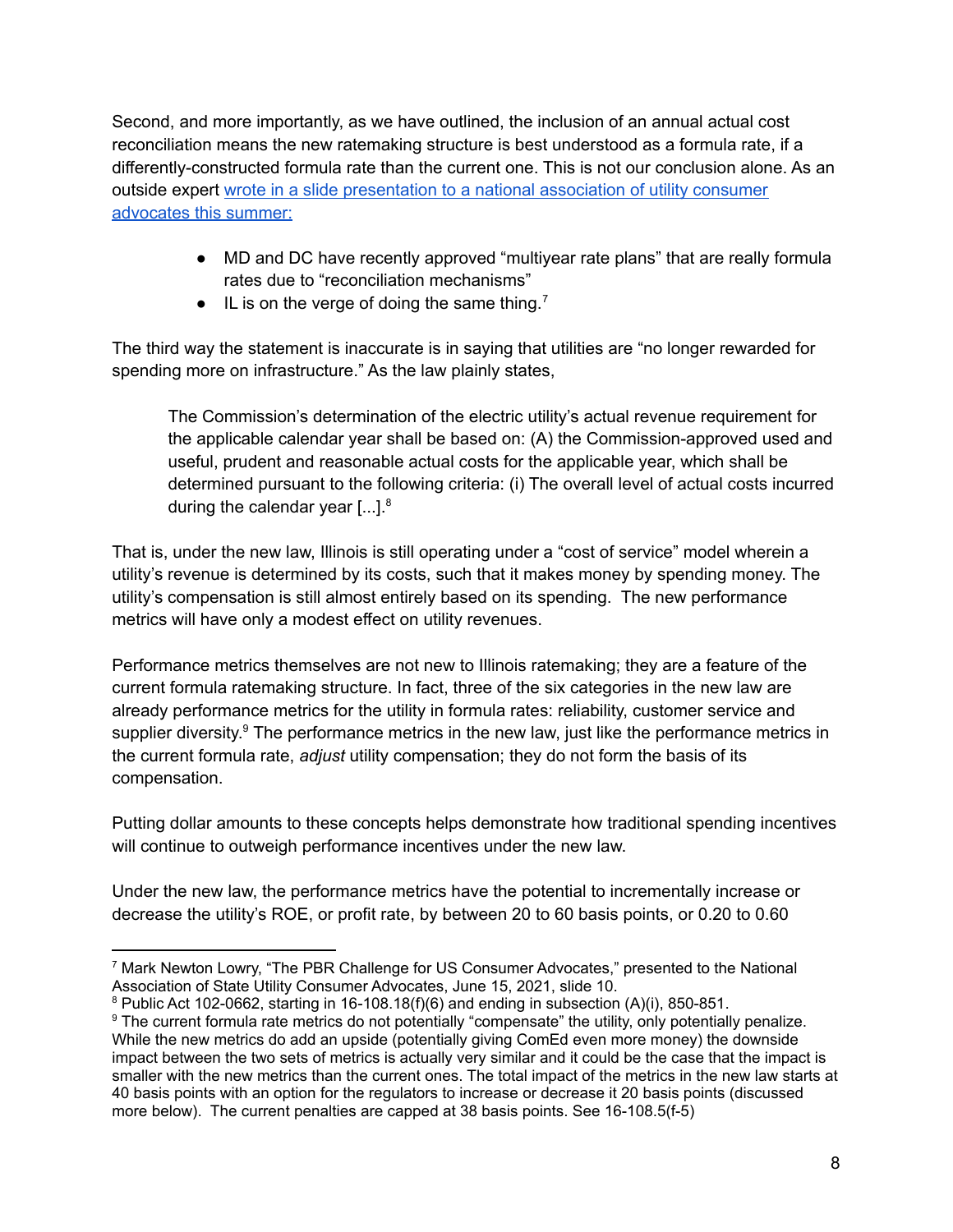percentage points. It is reasonable to expect, based on Commission precedent, that under the new law's ratemaking structure ComEd's ROE will be above 9%,<sup>10</sup> or 900 basis points.<sup>11</sup> Using that figure as an example, the performance incentives have the potential to increase or decrease ComEd's 900 basis point ROE by 20 to 60 basis points. That ROE, when incorporated into the utility's weighted average cost of capital, also called an overall Rate of Return (ROR), is applied to the utility's rate base to determine its profit amount.

Using the same scenario we used in our June analysis illustrates how this may play out. In 2024, the year the new ratemaking structure will go into effect, Exelon has told its investors it expects ComEd's rate base (including regulatory assets) to be \$16.6 billion.<sup>12</sup> Because the new ratemaking scheme returns the ROE determination to the Commission, rather than tying the ROE to current, low interest rates as current law does, it is reasonable to expect ComEd's ROE, and therefore ROR, will increase. If ComEd is awarded the same ROE the Commission recently awarded Ameren Illinois Gas (9.67%), its overall ROR will increase by 117 basis points, from 5.72% to 6.89%. 13

Applied to ComEd's \$16.6 billion rate base, a 6.89% ROR means **\$1.14 billion in guaranteed profits** in 2024. This profit level will increase as ComEd continues to invest at rates higher than depreciation, as it is expected to.

The 117 basis points ROR increase alone accounts for **\$194 million more in profits** than if it stayed at its current ROE (to be clear, this \$194 million is included within the \$1.14 billion figure).

For indicative purposes, the performance metrics, on the other hand, have the potential to i**ncrease or decrease ComEd's profits in that year by \$15.3 to \$45.9 million**. 14

Clearly, under this system, ComEd is not "compensated for meeting metrics" rather than for spending more on infrastructure. In 2024, the metrics could impact ComEd's profit by between

<sup>&</sup>lt;sup>10</sup> ComEd's last ROE that was not set by the formula, set in ICC Docket No. 10-0467, was 10.5%. However, the two most recent ROEs that the Commission has set were 9.67% for Ameren Gas in Docket No. 20-0308 and 9.73% for Nicor Gas in ICC Docket No. 18-1775. In ICC Docket 21-0098, the proposed order includes a 9.75% ROE for Nicor Gas. Both utilities enjoy a similar type of automatic recovery of actual costs through Rider QIP which reduces risk and adds "certainty" but the Commission does not seem to have in any way considered that effect on their cost recovery when determining their ROE's.

 $11$  To be clear, we are not saying that this is an appropriate ROE for ComEd, just that it is a reasonably likely outcome. Given ComEd's decreased risk from the multi-year planning and ratemaking, cost reconciliation, and potential ROE boost from performance incentives, there is a clear case for a lower ROE.

 $13$  This calculation does not include changes the new law makes to ComEd's equity share in calculating its WACC, further increasing its ROR. <sup>12</sup> Exelon Corporation, Earnings Conference Call, Fourth Quarter 2020, February 24, 2021, slide 36.

<sup>&</sup>lt;sup>14</sup> The performance metrics impact the ROE applied to the delivery rate base, not including regulatory assets. On the other hand, the increase in ROE due to ICC determination will apply to the regulatory assets.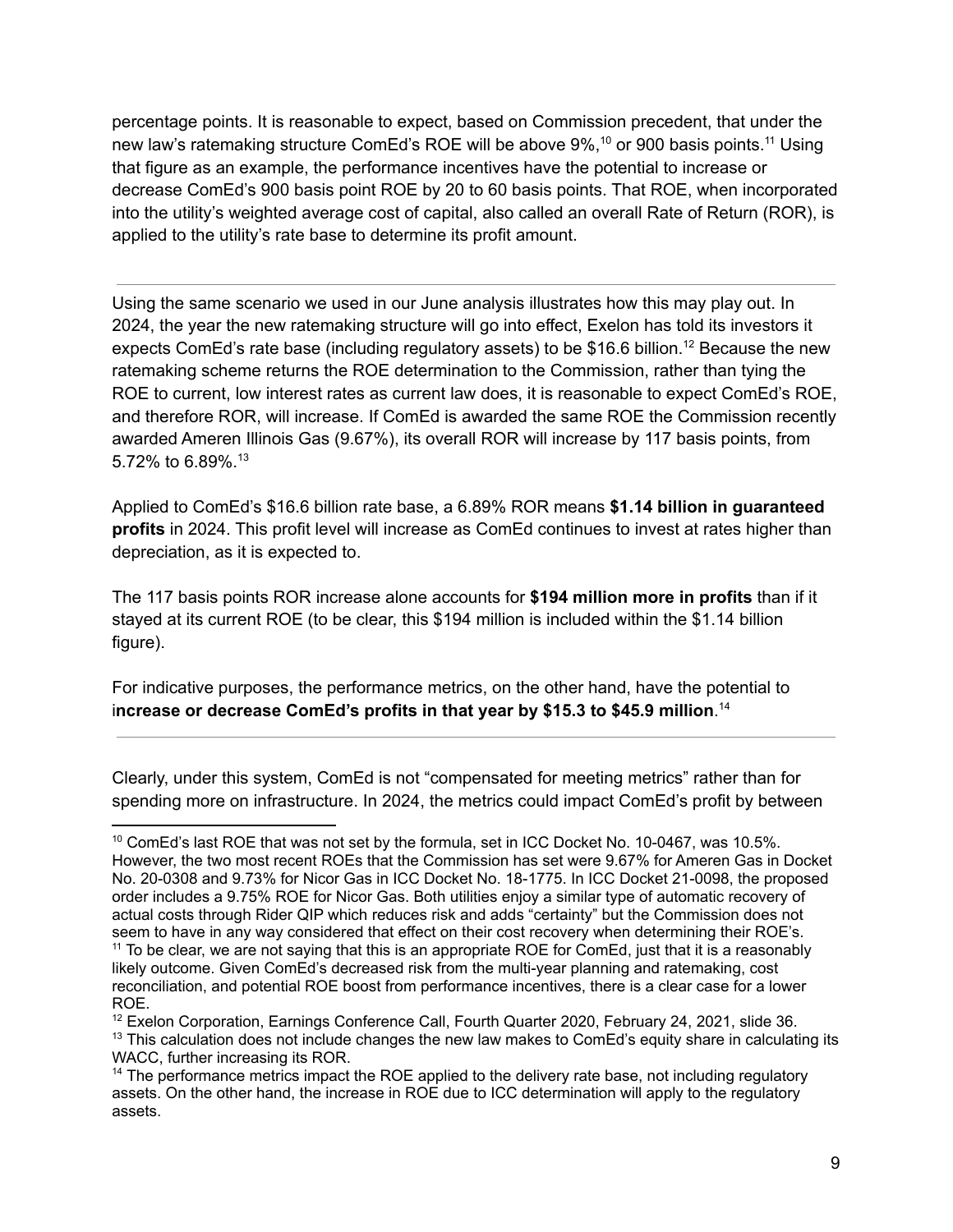1% to 4%; the impact compared to revenue is even smaller. The impact of the law's effective bump in ComEd's ROE will increase ComEd's profits by roughly four times the maximum performance metric reward.

While the ROE jump is illuminating, after the first year of the new rate structure, it will represent a (highly profitable) "new normal" applied to a rate base that ComEd has announced it plans to continue to grow after 2024. Another way of putting the performance incentives in perspective is by comparing them to the potential increase in spending and profits allowed under the annual actual cost reconciliation's 5% "cap."

For this example, we will use ComEd's current (2021) revenue requirement, such that we can more accurately estimate the impact of the 5% cap's loopholes. <sup>15</sup> Before accounting for those loopholes, a 5% increase to the 2021 revenue requirement would produce **\$136 million in additional revenue**, roughly three times the maximum increase possible from performance metrics in our 2024 scenario. 16

Adding the loopholes in the 5% cap would allow 2021 **revenue to increase by roughly \$344 million**, roughly seven and a half times the maximum increase possible from performance metrics in our 2024 scenario. 17

To be clear, these figures represent potential increases in *revenue*, not all of which would be increases in *profits*, as in our other comparisons. Depending on the costs that could drive a \$344 increase in revenue allowed under the cap, the company certainly could earn as much or more profits than are possible from the performance metrics.

The potential \$46 million reward for hitting performance metrics is nothing to sneeze at, but in the context of over a billion dollars in profits, an almost \$200 million profit jump through an ROE increase, and the potential to add another \$344 million in revenue consisting of ample profits through the reconciliation, it's hard to argue that that \$46 million provides a powerful incentive to ComEd, or that it outweighs, much less replaces, the incentive to spend money to make money.

<sup>&</sup>lt;sup>15</sup> The 5% cap for 2024 revenue would be increased by almost another \$10 milion from the roughly \$194 million jump in profits from the ROE increase alone.

 $16$  Assuming a roughly \$3 billion revenue requirement in 2024, a 5% increase would be more than three times the maximum performance reward.

<sup>&</sup>lt;sup>17</sup> Calculation of this figure includes loopholes for storms, weather and other unforeseen expenses, investment for new business and facility relocations, and "year end rate base" accounting treatment, but not amortization of costs into regulatory assets, which could increase the allowable increase to revenue.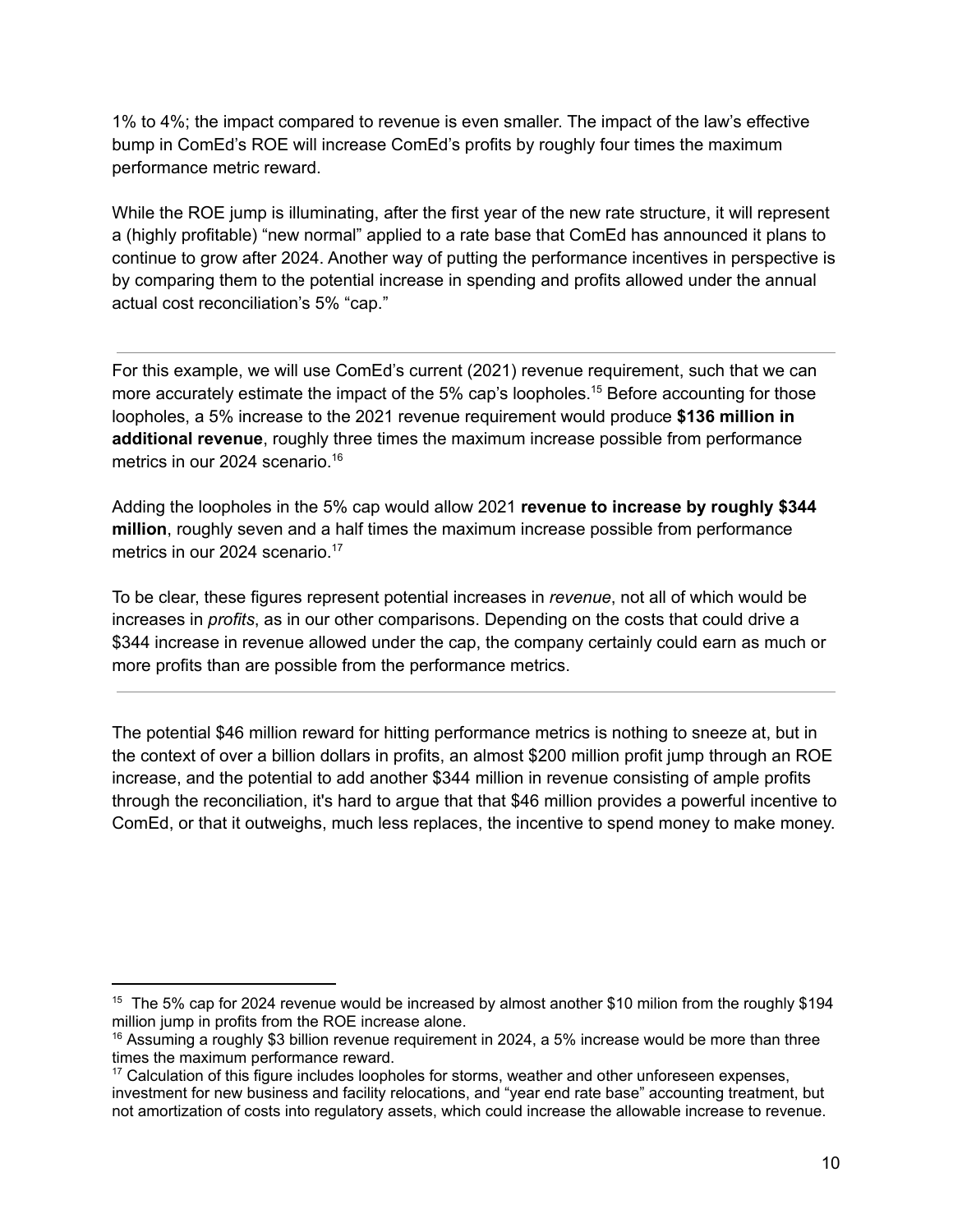

As we have shown, the performance incentives, which may be good in their own right and produce better outcomes than would occur without them, are nonetheless overwhelmed by ComEd's ongoing incentive to spend money to make money, an incentive supercharged by the unnecessary inclusion of an annual actual cost reconciliation in the new law's ratemaking structure. This makes it less likely that we will successfully and efficiently transform our electrical grid to meet the needs of the 100% renewable future, or do so in a cost effective manner.

#### Guaranteed profits increases will crowd out other, more valuable programs

In its cost analysis for AARP Illinois, Chapman Energy Strategies concluded that increases in ComEd profits would be the single largest cost driver of the new law. In ten years, the average single family ComEd customer will pay an additional \$14.73 monthly as a result of the new law. Of that, over \$9 would go to increased ComEd profits alone.

Despite significant increases in delivery rates since the onset of formula rates, ComEd bills have remained relatively flat, as ComEd is quick to point out, because the price of power decreased over the same period, meaning lower power supply rates counteracted higher power delivery rates. Those lower power prices were driven by historically low gas prices, a trend which can not last forever, as we are experiencing right now. While renewable energy development promises to lower and stabilize per kilowatt supply prices and help overall household energy budgets in the long term, there is no doubt that utility bills are set to rise over the next decade, which could lead to political pressure to lower bills or at least slow their growth. Given the political power of ComEd and other utilities, relatively undiminished even after a historic scandal, that pressure is